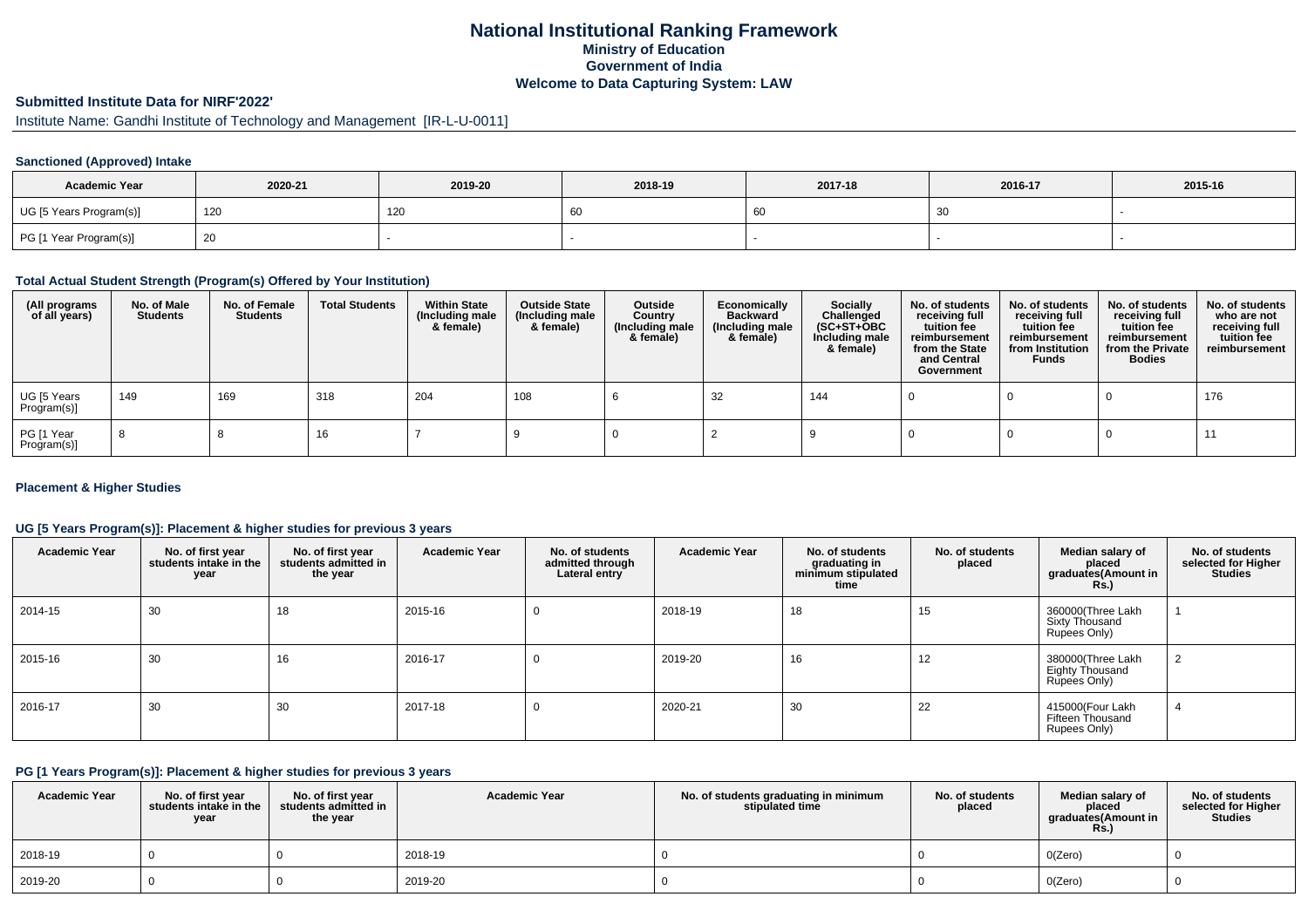| 2020-21 |  |  | 2020-21 |  |  | 432000(Four Lakh<br><b>Thirty</b><br>o Thousand<br>Rupee: |  |
|---------|--|--|---------|--|--|-----------------------------------------------------------|--|
|---------|--|--|---------|--|--|-----------------------------------------------------------|--|

#### **Ph.D Student Details**

| Ph.D (Student pursuing doctoral program till 2020-21 Students admitted in the academic year 2020-21 should not be entered here.) |                                                            |                       |         |  |  |
|----------------------------------------------------------------------------------------------------------------------------------|------------------------------------------------------------|-----------------------|---------|--|--|
|                                                                                                                                  |                                                            | <b>Total Students</b> |         |  |  |
| Full Time                                                                                                                        |                                                            |                       |         |  |  |
| Part Time                                                                                                                        |                                                            | 26                    |         |  |  |
|                                                                                                                                  | No. of Ph.D students graduated (including Integrated Ph.D) |                       |         |  |  |
|                                                                                                                                  | 2020-21                                                    | 2019-20               | 2018-19 |  |  |
| Full Time                                                                                                                        |                                                            |                       |         |  |  |
| Part Time                                                                                                                        |                                                            |                       |         |  |  |

## **Financial Resources: Utilised Amount for the Capital expenditure for previous 3 years**

| <b>Academic Year</b>                                                                                 | 2020-21                                                  | 2019-20                                                    | 2018-19                                               |  |  |  |  |
|------------------------------------------------------------------------------------------------------|----------------------------------------------------------|------------------------------------------------------------|-------------------------------------------------------|--|--|--|--|
|                                                                                                      | <b>Utilised Amount</b>                                   | <b>Utilised Amount</b>                                     | <b>Utilised Amount</b>                                |  |  |  |  |
| Annual Capital Expenditure on Academic Activities and Resources (excluding expenditure on buildings) |                                                          |                                                            |                                                       |  |  |  |  |
| Library                                                                                              | 452900 (Four Lakh Fifty Two Thousand Nine Hundred Rupees | 366334 (Three Lakh Sixty Six Thousand Three Hundred Thirty | 263741 (Two Lakh Sixty Three Thousand Seven Hundred   |  |  |  |  |
|                                                                                                      | only)                                                    | Four Rupees only)                                          | Forty One Rupees only)                                |  |  |  |  |
| New Equipment for Laboratories                                                                       | 327334 (Three Lakh Twenty Seven Thousand Three Hundred   | 629600 (Six Lakh Twenty Nine Thousand Six Hundred Rupees   | 163279 (One Lakh Sixty Three Thousand Two Hundred     |  |  |  |  |
|                                                                                                      | Thirty Four Rupees only)                                 | only)                                                      | Seventy Nine Rupees only)                             |  |  |  |  |
| Other expenditure on creation of Capital Assets (excluding                                           | 392314 (Three Lakh Ninety Two Thousand Three Hundred     | 0 (zero)                                                   | 353764 (Three Lakh Fifty Three Thousand Seven Hundred |  |  |  |  |
| expenditure on Land and Building)                                                                    | Fourteen Rupees only)                                    |                                                            | Sixty Four Rupees only)                               |  |  |  |  |

### **Financial Resources: Utilised Amount for the Operational expenditure for previous 3 years**

| <b>Academic Year</b>                                                                                                                                                                            | 2020-21                                                                                              | 2019-20                                                                                           | 2018-19                                                                                          |  |  |  |  |
|-------------------------------------------------------------------------------------------------------------------------------------------------------------------------------------------------|------------------------------------------------------------------------------------------------------|---------------------------------------------------------------------------------------------------|--------------------------------------------------------------------------------------------------|--|--|--|--|
|                                                                                                                                                                                                 | <b>Utilised Amount</b>                                                                               | <b>Utilised Amount</b>                                                                            | <b>Utilised Amount</b>                                                                           |  |  |  |  |
| <b>Annual Operational Expenditure</b>                                                                                                                                                           |                                                                                                      |                                                                                                   |                                                                                                  |  |  |  |  |
| Salaries (Teaching and Non Teaching staff)                                                                                                                                                      | 16572773 (One Crore Sixty Five Lakh Seventy Two Thousand<br>Seven Hundred Seventy Three Rupees only) | 14475235 (One Crore Forty Four Lakh Seventy Five Thousand<br>Two Hundred Thirty Five Rupees only) | 12539956 (One Crore Twenty Five Lakh Thirty Nine Thousand<br>Nine Hundred Fifty Six Rupees only) |  |  |  |  |
| Maintenance of Academic Infrastructure or consumables and<br>other running expenditures (excluding maintenance of hostels<br>and allied services, rent of the building, depreciation cost, etc) | 33804165 (Three Crore Thirty Eight Lakh Four Thousand One<br>Hundred Sixty Five Rupees only)         | 26438992 (Two Crore Sixty Four Lakh Thirty Eight Thousand<br>Nine Hundred Ninety Two Rupees only) | 27644861 (Two Crore Seventy Six Lakh Forty Four Thousand<br>Eight Hundred Sixty One Rupees only) |  |  |  |  |
| Seminars/Conferences/Workshops                                                                                                                                                                  | 80000 (Eighty Thousand Rupees only)                                                                  | 768441 (Seven Lakh Sixty Eight Thousand Four Hundred Forty<br>One Rupees only)                    | 122712 (One Lakh Twenty Two Thousand Seven Hundred<br>Twelve Rupees only)                        |  |  |  |  |

### **Sponsored Research Details**

| <b>Financial Year</b>           | 2020-21 | 2019-20 | 2018-19 |
|---------------------------------|---------|---------|---------|
| Total no. of Sponsored Projects |         |         |         |
| Total no. of Funding Agencies   |         |         |         |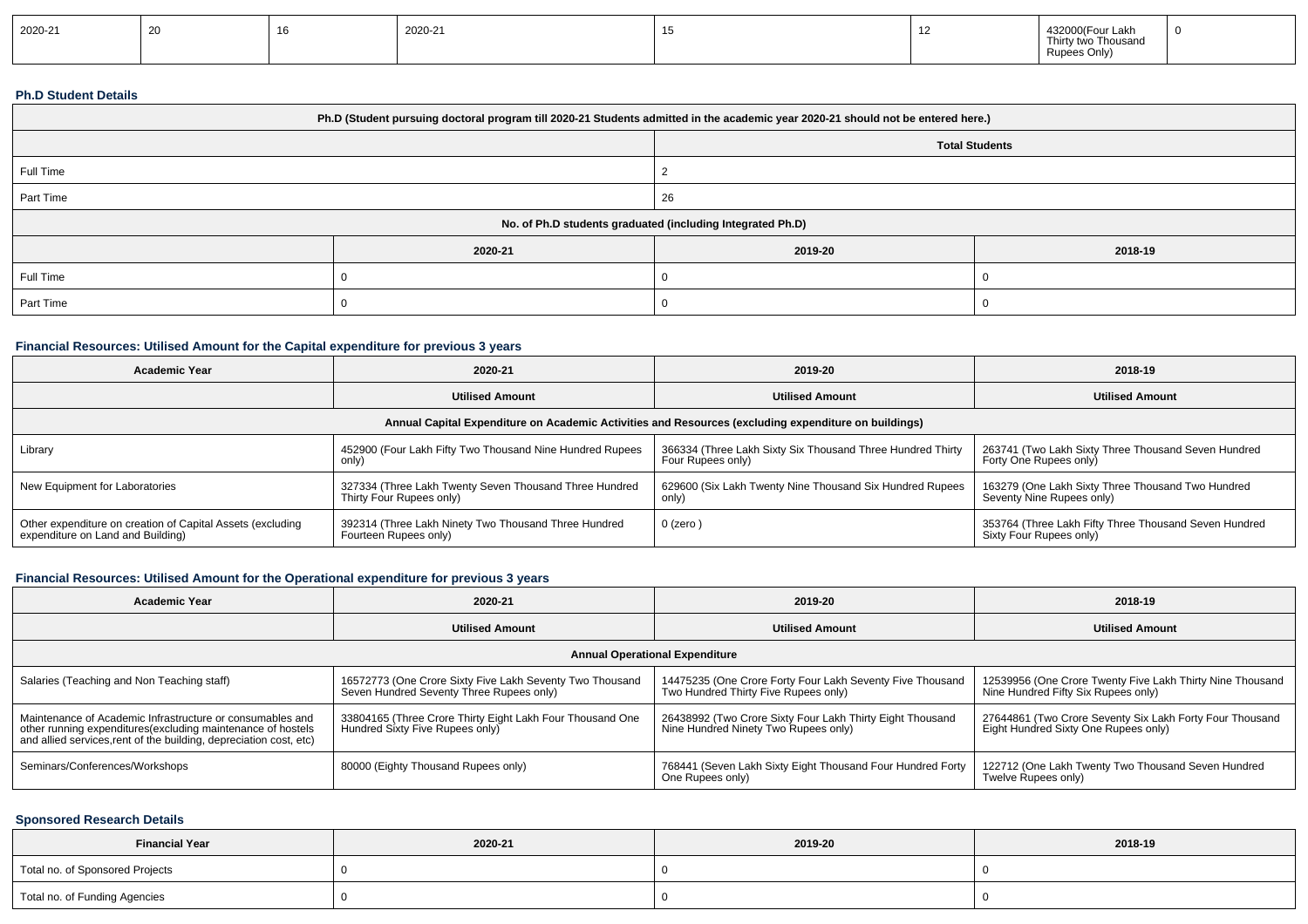| Total Amount Received (Amount in Rupees) |      |      |      |
|------------------------------------------|------|------|------|
| Amount Received in Words                 | Zero | Zero | Zero |

## **Consultancy Project Details**

| <b>Financial Year</b>                    | 2020-21                     | 2019-20                  | 2018-19                     |
|------------------------------------------|-----------------------------|--------------------------|-----------------------------|
| Total no. of Consultancy Projects        |                             |                          |                             |
| Total no. of Client Organizations        |                             |                          |                             |
| Total Amount Received (Amount in Rupees) | 12000                       | 10000                    | 12000                       |
| Amount Received in Words                 | Twelve Thousand Rupees only | Ten Thousand Rupees only | Twelve Thousand Rupees only |

## **PCS Facilities: Facilities of physically challenged students**

| 1. Do your institution buildings have Lifts/Ramps?                                                                                                         | Yes, more than 80% of the buildings |
|------------------------------------------------------------------------------------------------------------------------------------------------------------|-------------------------------------|
| 2. Do your institution have provision for walking aids, including wheelchairs and transportation from one building to another for<br>handicapped students? | Yes                                 |
| 3. Do your institution buildings have specially designed toilets for handicapped students?                                                                 | Yes, more than 80% of the buildings |

## **Faculty Details**

| Srno           | Name                            | Age | Designation                | Gender | Qualification | Experience (In<br>Months) | <b>Currently working</b><br>with institution? | <b>Joining Date</b> | <b>Leaving Date</b> | <b>Association type</b> |
|----------------|---------------------------------|-----|----------------------------|--------|---------------|---------------------------|-----------------------------------------------|---------------------|---------------------|-------------------------|
| $\overline{1}$ | J Uma Rao                       | 49  | Associate Dean             | Female | Ph.D          | 128                       | Yes                                           | 23-06-2014          | $\sim$              | Regular                 |
| 2              | <b>Ritu Gupta</b>               | 44  | Associate Professor        | Female | Ph.D          | 246                       | Yes                                           | 23-06-2019          | $\sim$              | Regular                 |
| 3              | Chintala Lakshmana<br>Rao       | 53  | Associate Professor        | Male   | Ph.D          | 380                       | Yes                                           | 02-08-2021          | $\sim$              | Regular                 |
| $\overline{4}$ | Pratima Jeggumantri             | 38  | <b>Assistant Professor</b> | Female | Ph.D          | 164                       | Yes                                           | 11-09-2017          | $\sim$              | Regular                 |
| 5              | Kollu Lakshmi                   | 56  | <b>Assistant Professor</b> | Female | <b>LLM</b>    | 247                       | Yes                                           | 11-09-2017          | $\sim$              | Regular                 |
| 6              | Vardhman Siddharth<br>Panwar    | 29  | <b>Assistant Professor</b> | Male   | <b>LLM</b>    | 42                        | Yes                                           | 16-06-2018          | $\sim$              | Regular                 |
| $\overline{7}$ | R S Harish Kumar<br>Varma Varma | 43  | <b>Assistant Professor</b> | Male   | <b>LLM</b>    | 224                       | Yes                                           | 27-07-2018          | $\sim$              | Regular                 |
| 8              | N Srikanth                      | 32  | <b>Assistant Professor</b> | Male   | <b>LLM</b>    | 74                        | Yes                                           | 19-06-2019          | $\sim$              | Regular                 |
| 9              | Vijay Chittiboyina              | 36  | <b>Assistant Professor</b> | Male   | <b>LLM</b>    | 92                        | Yes                                           | 05-02-2020          | $\sim$              | Regular                 |
| 10             | Chitra Saxena<br>Nagpal         | 45  | <b>Assistant Professor</b> | Female | <b>LLM</b>    | 166                       | Yes                                           | 20-08-2020          | $\sim$              | Regular                 |
| 11             | N Appala Raju                   | 45  | <b>Assistant Professor</b> | Male   | LLM           | 173                       | Yes                                           | 06-02-2021          | $\sim$              | Regular                 |
| 12             | Rhea Hundal                     | 25  | <b>Assistant Professor</b> | Female | <b>LLM</b>    | 5                         | Yes                                           | 09-02-2021          | $\sim$              | Regular                 |
| 13             | Y V Kiran Kumar                 | 36  | <b>Assistant Professor</b> | Male   | LLM           | 144                       | Yes                                           | 11-10-2021          | $\sim$              | Regular                 |
| 14             | Venkata Ramnana<br>Borra        | 48  | Associate Professor        | Female | Ph.D          | 234                       | Yes                                           | 14-12-2007          | $\sim$              | Regular                 |
| 15             | <b>B</b> Sudha Sai              | 51  | Associate Professor        | Female | Ph.D          | 312                       | Yes                                           | 14-12-2010          | $\sim$              | Regular                 |